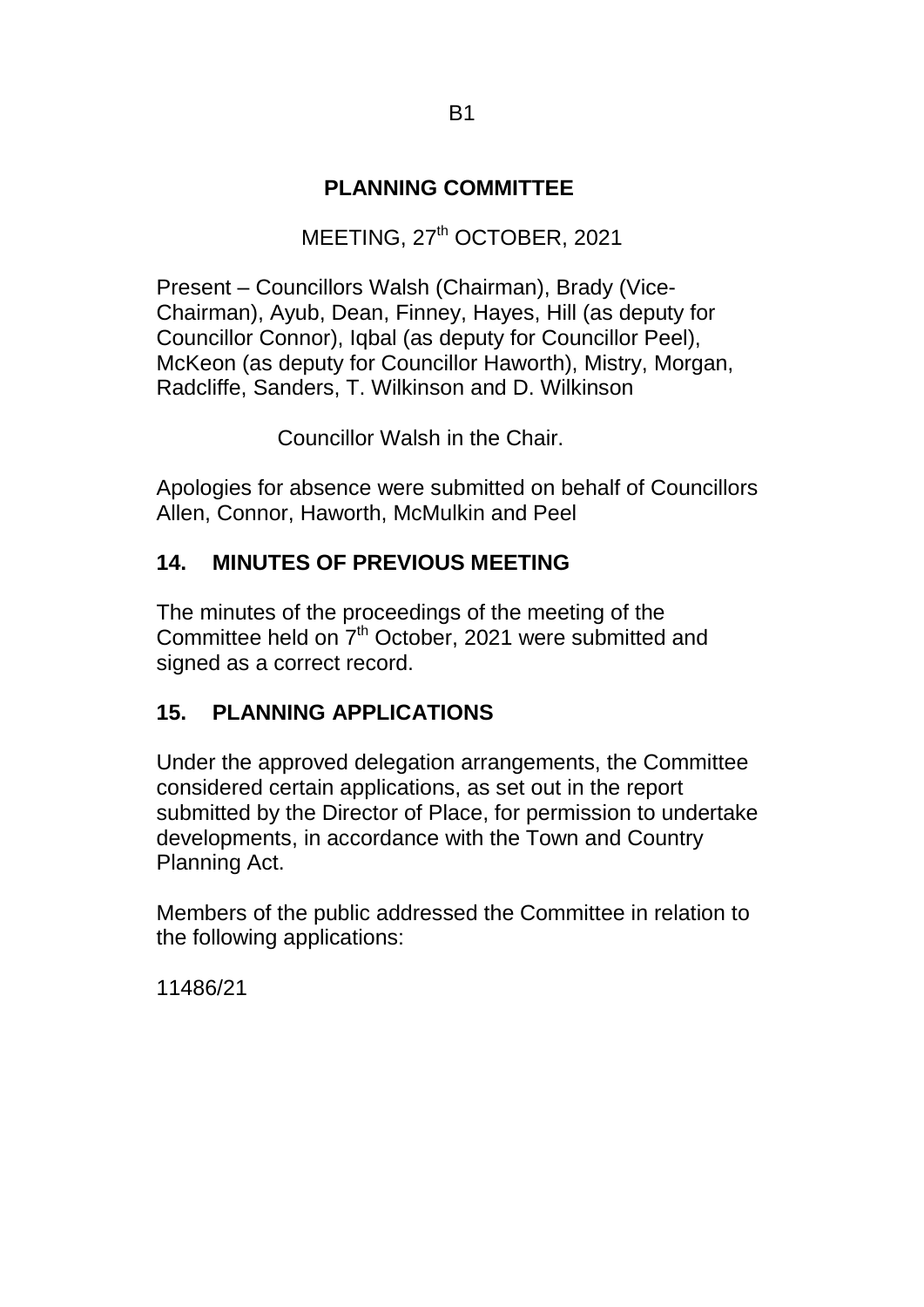Resolved - That the various planning applications submitted by the Director of Place be dealt with, as follows:-

| <b>Application</b><br><b>Number</b> | <b>Proposal and</b><br>Location                                                                                                                                                                                                                                                                                     | <b>Decision</b>                                                                                                                                                                                                                                                                                                                                                                                                                                                                                                                                                                                                                                                                                                                                                                                                                                                                        |
|-------------------------------------|---------------------------------------------------------------------------------------------------------------------------------------------------------------------------------------------------------------------------------------------------------------------------------------------------------------------|----------------------------------------------------------------------------------------------------------------------------------------------------------------------------------------------------------------------------------------------------------------------------------------------------------------------------------------------------------------------------------------------------------------------------------------------------------------------------------------------------------------------------------------------------------------------------------------------------------------------------------------------------------------------------------------------------------------------------------------------------------------------------------------------------------------------------------------------------------------------------------------|
| 11486/21                            | <b>Reserved matters</b><br>application for<br>appearance,<br>landscape, layout and<br>scale for the erection<br>of 205 no. residential<br>dwellings and<br>associated spine road<br>pursuant to outline<br>approval 91352/14 at<br><b>Horwich Loco</b><br>Industrial Estate,<br>Chorley New Road,<br><b>Horwich</b> | Approved, subject to<br>conditions, as<br>recommended in the<br>report now submitted,<br>and that the<br><b>Director of Place</b><br>(Development) and<br><b>Borough Solicitor, in</b><br>consultation with the<br><b>Chairman and Vice-</b><br><b>Chairman of this</b><br><b>Committee and the</b><br><b>Horwich and Blackrod</b><br>and Horwich North East<br><b>Ward Councillors, be</b><br>authorised to complete<br>all the necessary legal<br>formalities in this regard.<br>A motion to refuse the<br>application was moved<br>and seconded.<br>An amendment to approve<br>the application, subject to<br>conditions as<br>recommended in the<br>report, and to authorise<br>the Director of Place<br>(Development) and the<br>Borough Solicitor, in<br>consultation with the<br><b>Chairman and Vice-</b><br>Chairman of this<br>Committee and the<br>Horwich and Blackrod and |